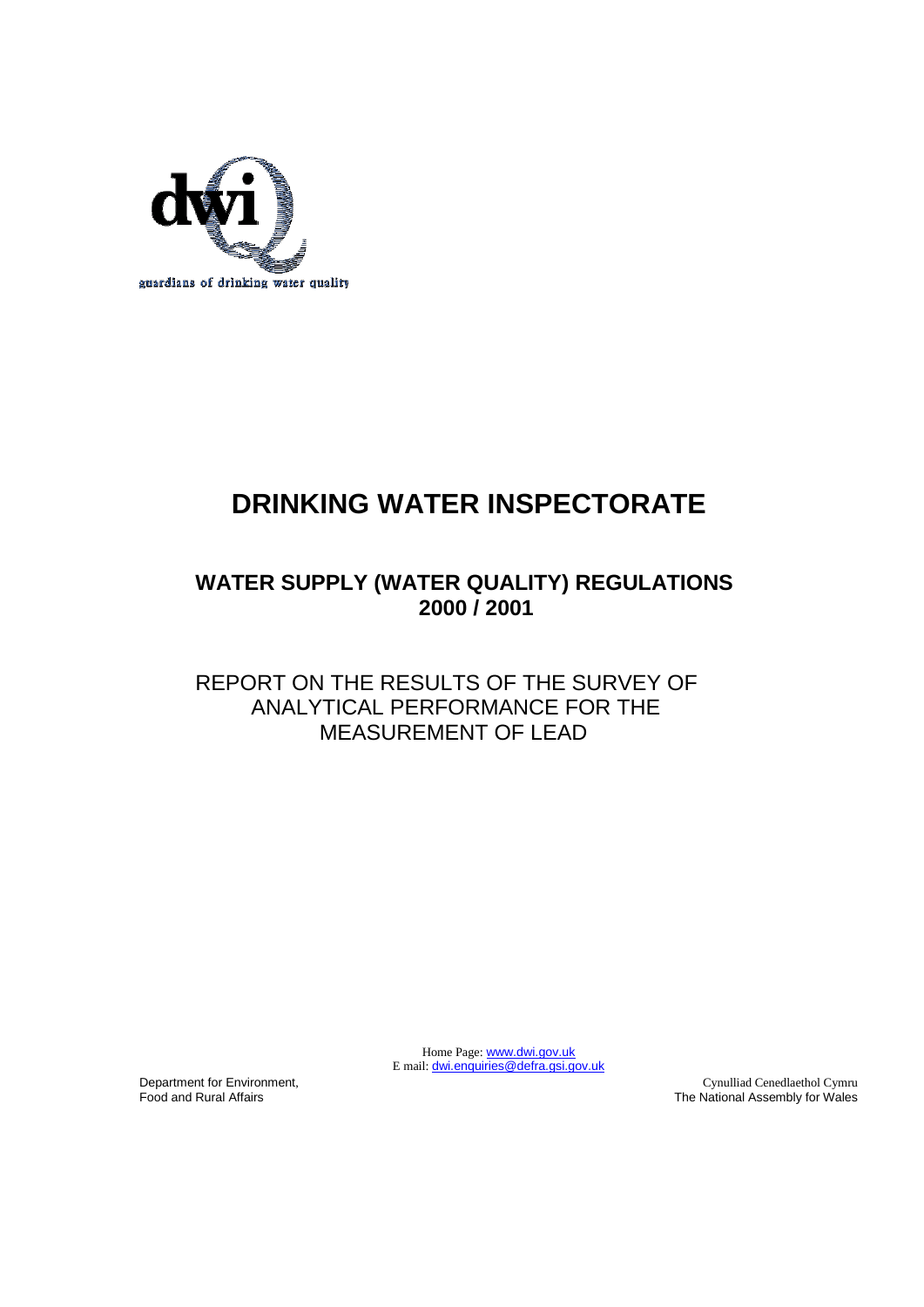A report on the results of the survey of analytical performance for the measurement of lead within the laboratories of English and Welsh Water Companies.

By Peter Walker – Technical Consultant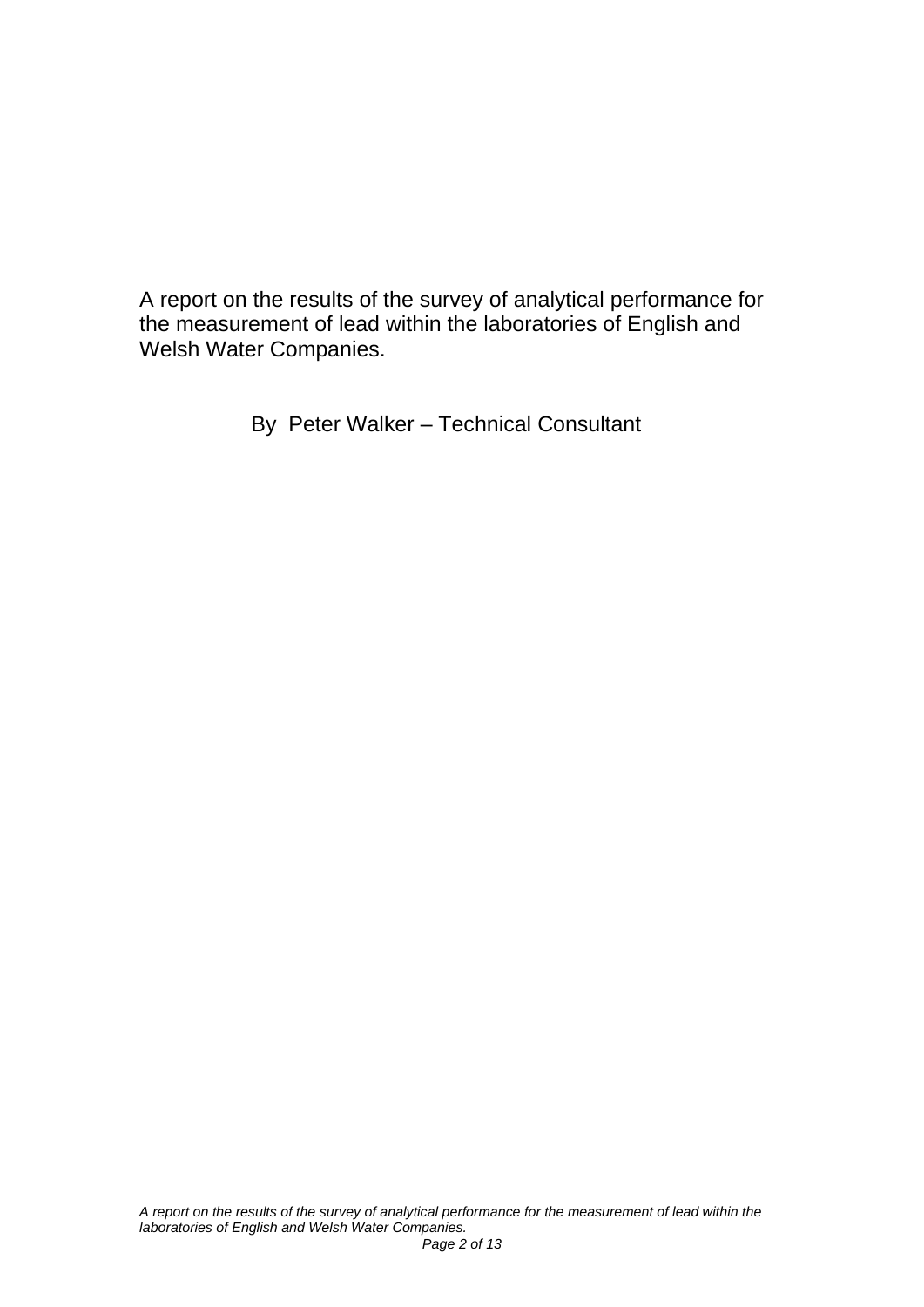| Contents.          |                                                     |                     |                                                  | Page No. |
|--------------------|-----------------------------------------------------|---------------------|--------------------------------------------------|----------|
|                    | (i)                                                 | Contents            |                                                  | 3        |
|                    | <b>Executive Summary and Main Conclusions</b><br>1. |                     | 4                                                |          |
| Introduction<br>2. |                                                     |                     |                                                  | 5        |
|                    | 3.                                                  |                     | <b>Practical considerations</b>                  |          |
|                    |                                                     | 3.1                 | Sampling and pre-treatment                       | 6        |
|                    |                                                     | 3.2                 | <b>Analytical Range</b>                          | 7        |
|                    |                                                     | 3.3                 | Preparation of calibration and AQC standards     | 8        |
|                    |                                                     | 3.4                 | Variability control strategies                   | 8        |
|                    |                                                     | 3.5                 | <b>Validation and Analytical Quality Control</b> | 9        |
|                    |                                                     |                     |                                                  | 11       |
|                    |                                                     | Documentation<br>4. |                                                  |          |
|                    | Conclusions<br>5.                                   |                     | 12                                               |          |
|                    | 6.                                                  |                     | Recommendations                                  | 12       |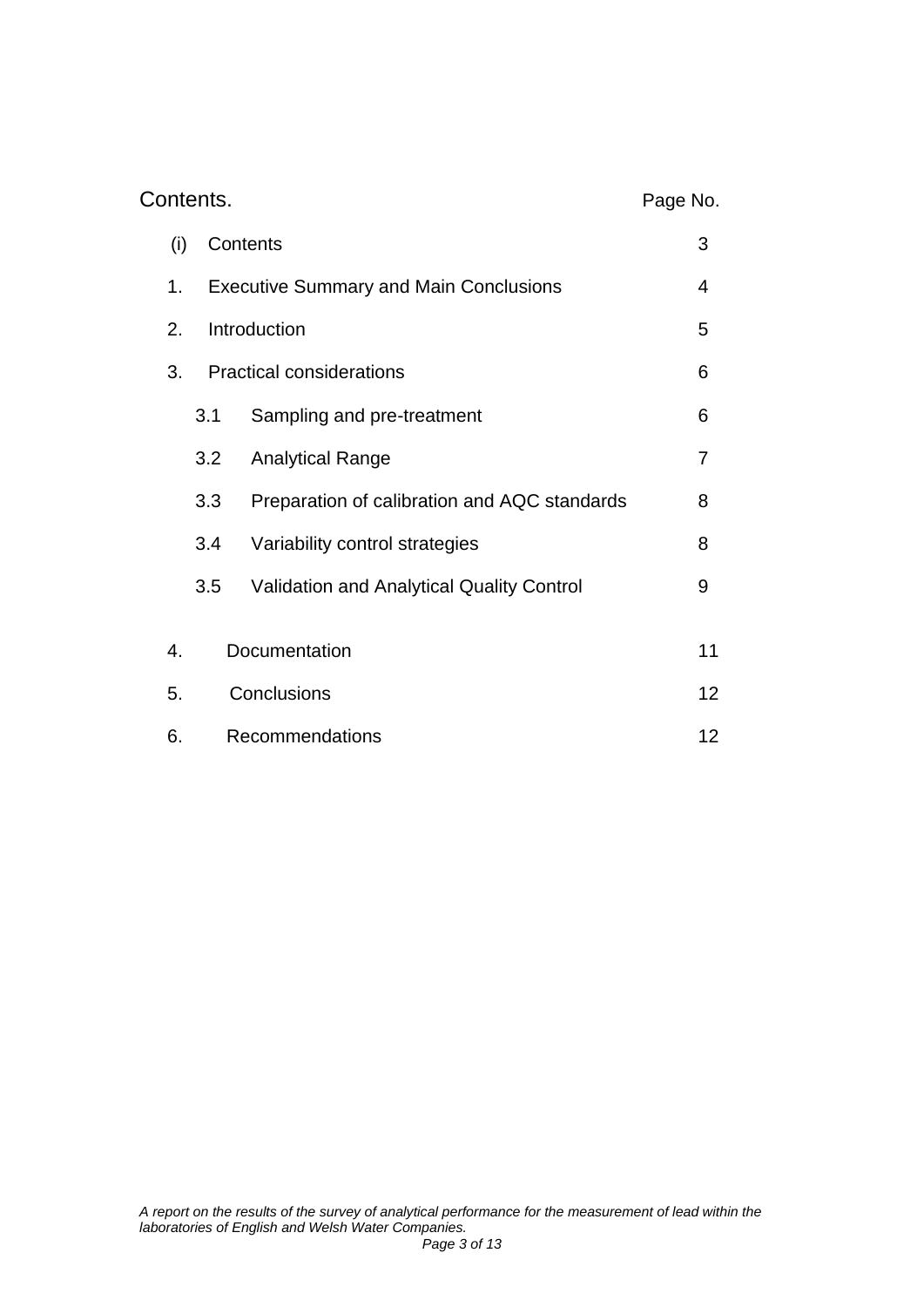### 1.0 Executive Summary

- 1.1 The survey had good response from the majority of the water companies, with only a few examples where incomplete data was supplied against the specification. The quality of the supplied data was again generally good, with very few examples of ambiguously written procedures, but with more documents that had been photocopied to produce poor copies, difficult to read and interpret.
- 1.2 The survey covered all commonly used analytical methods involving spectrometry i.e. Atomic Absorption, Inductively Coupled Plasma – both OES and MS, but none involving electrochemical methods. It indicated that all instrument/method combinations would meet the required specifications for a 25ug Pb/l PCV, and that most would meet the lower 10ug/l plumbosolvency monitoring regulations. At the low concentrations being measured, small differences in trueness or precision can show up as significant changes in plumbosolvency optimisation data, which could lead to an erroneous conclusion that a real change has occurred. Site-specific samples should always be analysed using the same instrument or technique to minimise errors. This is critical where instruments utilising different techniques are used in the analysing laboratory, or when similar instruments show significant analytical performance differences. Changes to instruments or methodology should only be made for good reason and the timing of the change clearly recorded. Ideally a period of overlap when all samples are analysed using both systems should be employed. This is particularly important for AAS-ETA methods where there can be a marked difference in the errors induced by matrix effects for different instruments and methods.
- 1.3 The variation of analytical ranges used was surprisingly large for a parameter whose control limit is effectively 10 ug/l. This variation was also seen in the concentrations of the external calibration solutions used to calibrate the method. The increased use of single stage large dilutions involving small initial aliquots was also noted. The use of initial daily performance checks against formal documented criteria was widespread, although variation in specific actions was noted.
- 1.4 A small number of peculiarities were detected in validation protocol and in the operation of the Analytical Quality Control procedures. From the data supplied there is evidence that many validations are close to or beyond the recommended time limit for re-validation. This may be due to the recognition that the regulatory standards would change. However, when this happens there are opportunities for improvements to be made in the number and concentration of the standards and sample/spiked samples used. Improved long term monitoring of method performance at the control limit requires more realistic target AQC values than indicated in this data. External AQC data was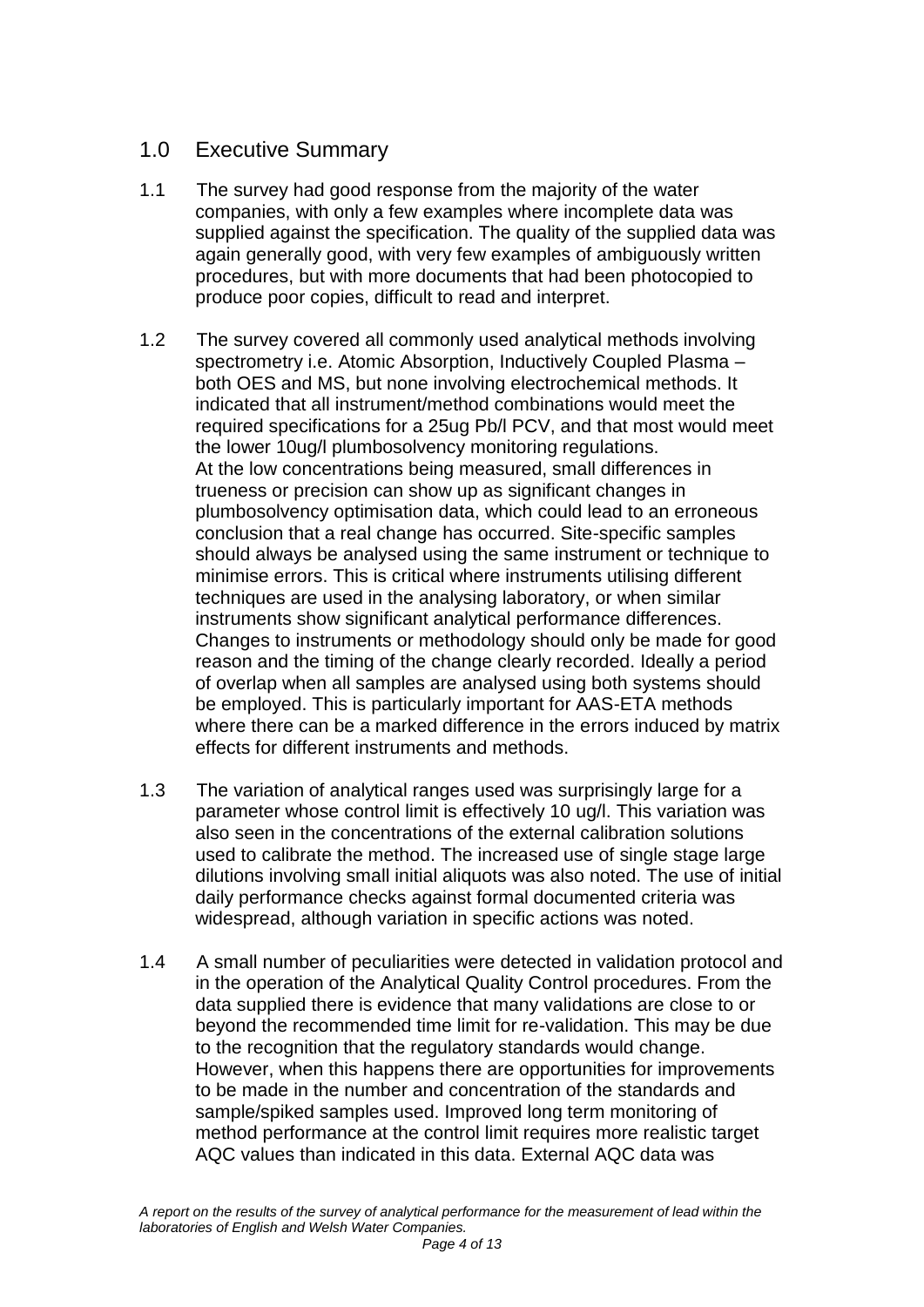generally good, but there were some anomalous results that defy explanation.

1.5 The instruments were maintained in good condition, all having at least one Preventative Maintenance visit per year. Some initial problems with peripheral equipment for ICP-MS instruments, mostly water chillers for temperature control, were noted – but no other common recurring problem could be detected from the supplied data.

### **Conclusions**

From the survey information provided the following information can be deduced;

- Most users of ICP-MS and AAS-ETA techniques have the capability to meet all the requirements of the Regulations reducing the PCV to 25ugPb/l, and to satisfy the needs of plumbosolvency monitoring.
- Some ICP-OES users will meet the new PCV limit, but are unlikely to comply with the plumbosolvency monitoring requirements.
- Re-validation will be needed for most users. Opportunity should be taken to review analytical range and allocation of calibration standards within the chosen range, using the NS30 protocol fully.
- The target concentration for AQC standards should be aligned to the new 25ug Pb/l PCV, or to the 10ug Pb/l plumbosolvency limit, as appropriate.
- The use of system suitability checks and regular routine/PM maintenance are essential to ensure instruments are "fit for purpose", prior to analysis.

#### 2.0 Introduction.

- 2.1 Lead is a persistent and accumulative toxic metal that is being reduced in the environment by action on many previously common uses. The detrimental effect to the intelligence of growing children by persistent low-level exposure has been proven by many studies, and many national and international policies are directed to reducing or removing exposure to this poison.
- 2.2 The reduction in the Prescribed Concentration or Value (PCV) for lead from 50ug/l to 25ug/l, is part of this strategy, as is the use of plumbosolvency control measures to reduce the dissolution of lead from existing lead supply pipes. These new regulations impose on the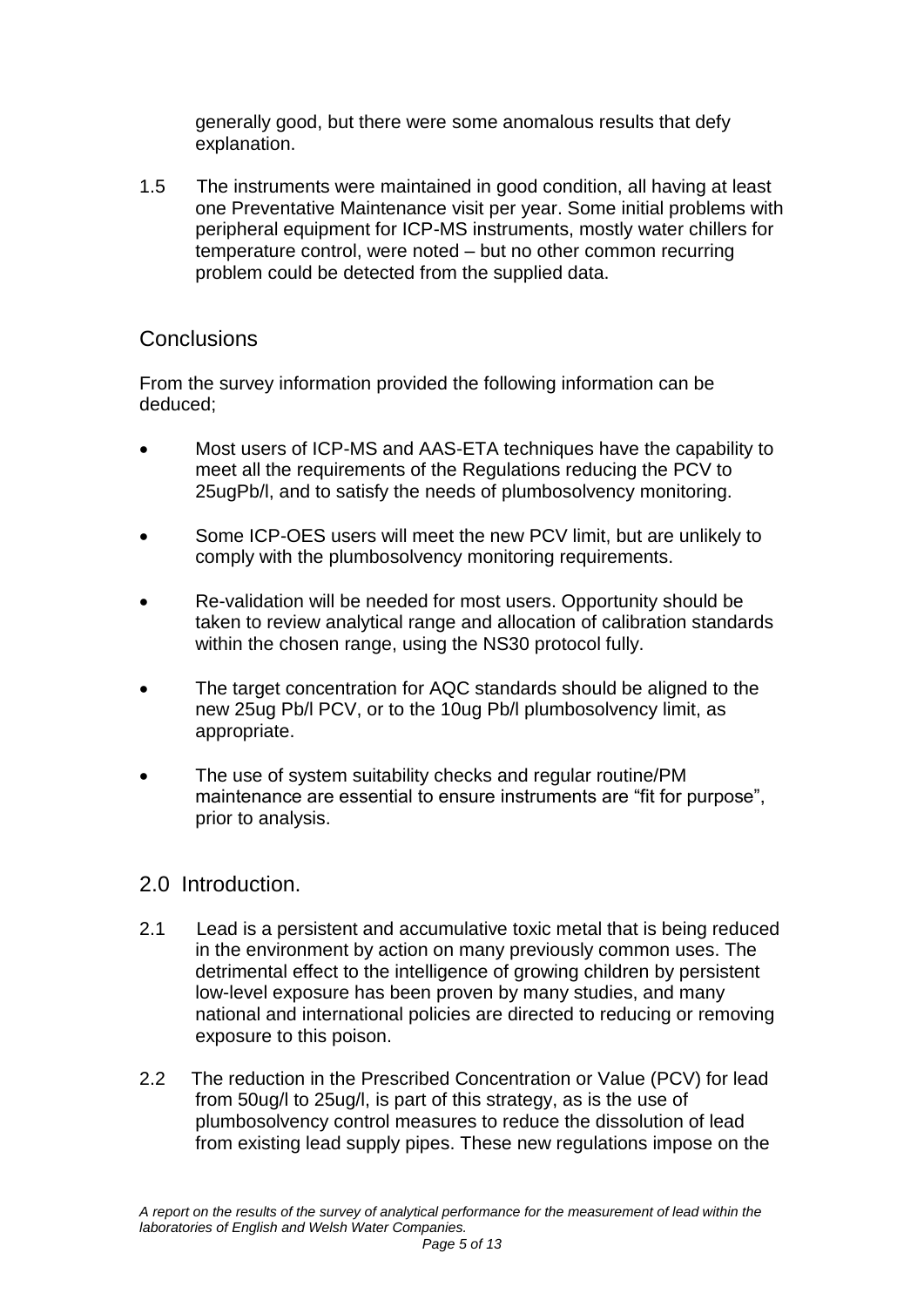analytical laboratories of water companies a new requirement for increased precision and trueness in the data produced for lead. It is the plumbosolvency regulations that set the standard for compliance – effectively reducing the PCV to 10ug/l now rather than in 2013, for analytical laboratories.

- 2.3 The results of this survey are based on the requirements for analytical testing specified in information published by DWI. Precision is defined as twice the Total Standard Deviation from Validation performance testing to NS30 protocol. Trueness is the difference between the true concentration and the actual value obtained. Recovery in this report is quoted as % Trueness, wherever the values are available for calculation.
- 2.4 Analysis of water samples for lead at, or below the 10ug/l concentration involves limited choice of technique. Voltametry or spectrometry are realistically the only options available to water company laboratories. No laboratory uses voltametry – presumably due to its slow throughput. The majority of laboratories favour the use of ICP-Mass Spectrometry, while some use "Atomic Absorption Spectrometry – Electro-Thermal Atomisation" (AAS-ETA or AAS-furnace). There are few users of ICP – OES, but none in combination with Ultrasonic Nebulisation (USN) to enhance the technique.
- 3.0 Practical considerations

#### 3.1 Sampling and pre-treatment

- 3.1.1 Correct sampling is a necessary part of the analytical procedure. The survey showed that samples are being taken into plastic containers. Some of these are pre-acidified, while most are acidified on receipt in the laboratory. Final acid concentration varies slightly, but all will be sufficient to retain the lead in solution.
- 3.1.2 Sample pre-treatment varies between laboratories. For some, the clear, bright samples are left acidified for a specified time at ambient temperature to complete dissolution, utilising digestion only with turbid/coloured samples. Other laboratories digest all samples routinely.

BS EN ISO 5667-3:2003 advises that if samples are not preserved at the time of sampling, metals and metallic compounds can precipitate out of solution and dissolved metals or metals in a colloidal state can be irreversibly adsorbed onto the surface of the container or solid materials in the samples. To prevent these effects it is recommended that samples are acidified to between pH 1 and pH 2 with nitric acid at the time of sampling. Companies are expected to follow this advice.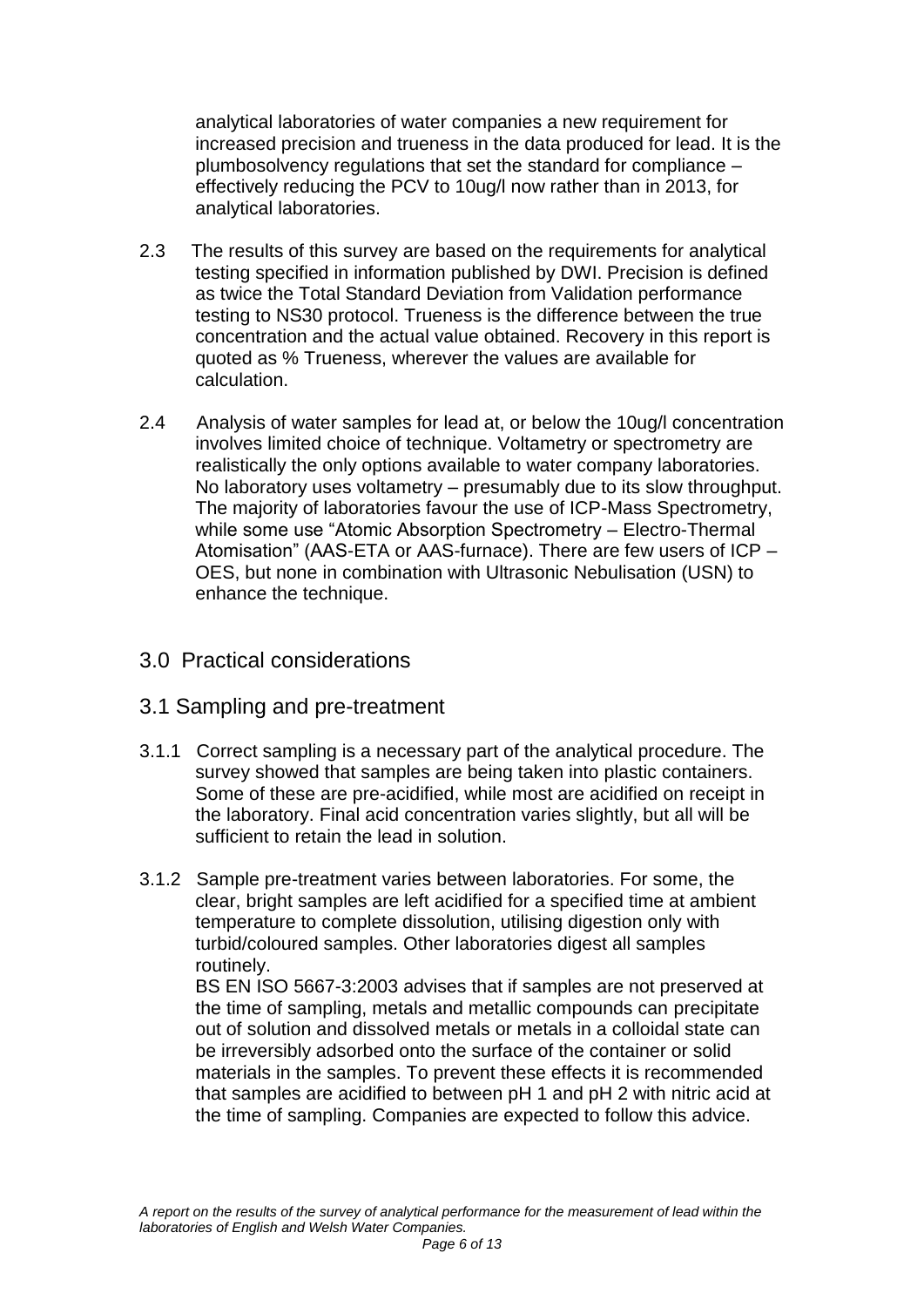Insoluble lead salts, possibly with elemental lead attached, may be present in samples, especially where plumbosolvency control is practised and the system is either not optimised or there are problems with either pH control or orthophosphate dosing. Such particles may not be visible to the naked eye even in transparent sample containers. Companies are therefore expected to pre-treat all samples for lead analysis to ensure that all lead in the sample is taken into solution. Appropriate pre-treatment procedures are given ISO 15587-1:2002 and ISO 15587-2:2002. Companies will be expected to demonstrate that any alternative used will dissolve all the lead present in any particulate material which may be present in samples.

3.1.3 Some laboratories add extra calcium and magnesium ions to match the matrix of standards to samples, while some ICP-MS users spike with Internal Standard solution at this stage. Some AAS-ETA users also add matrix modifiers.

### 3.2 **Analytical range**

- 3.2.1 The current users of AAS-ETA recognise the limitations of the technique and have restricted the analytical range used to 30ug/l maximum.
- 3.2.2 Those laboratories using ICP-OES have opted for larger ranges, up to 1000ug/l. The need for this is presumably due to the low emissions from lead in the plasma, although for plumbosolvency work the working range is within the first 1% of the analytical range.
- 3.2.3 The largest variation in analytical range is to found within the users of ICP-MS instruments. The smallest range is 0 – 12 ug/l, whilst the largest is  $0 - 400$  ug/l. Most users opt for either  $0 - 100$  ug/l or  $0 - 200$ ug/l.
- 3.2.4 It is not expected that the raw or supplied water would ever have these concentrations of lead within them, therefore it is concluded that these ranges have been chosen to allow one instrument to analyse a variety of sample types that can be found in multi-functional water company laboratories. It is recognised that the ICP-MS technique is linear over several orders of concentration, however this advantage can only be fully appreciated if suitable calibration standards are employed. Good laboratory practice should be to use enough calibration standards to adequately cover the analytical range – ensuring that at least one standard falls within the area of the analytical range where either most results occur or that a regulatory compliance limit exists. It is recommended that this practice is used when analysing samples for lead under the new requirements.
- 3.2.5 It is noted that a significant number of laboratories fail to use a calibration standard of 10ug/l or below.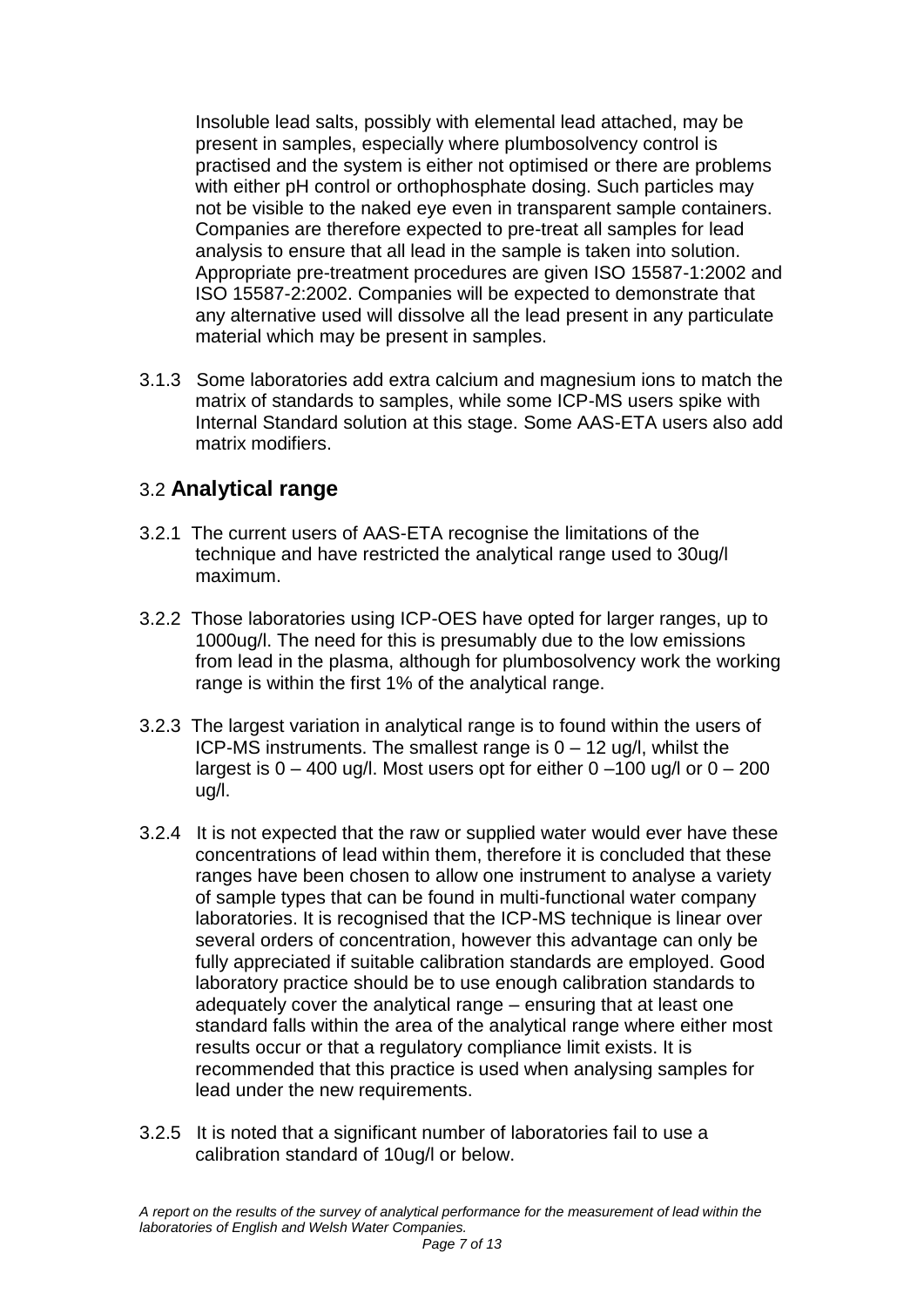### 3.3 **Preparation of calibration and AQC standards**.

- 3.3.1 To fully utilise the linearity, or otherwise, of a technique it must be calibrated over a suitable range for its use. The preparation of standards to fulfil this calibration must therefore be of the highest accuracy to enable accurate and consistent setting of the analytical instrument over time. The use of "A" grade glassware was promoted for this purpose, as its tolerances were known. To minimise errors, manystage serial dilutions were carried out to obtain accurately known final concentrations of the standards.
- 3.3.2 It is noted from the survey responses that some laboratories use glass or plastic volumetric equipment that does not comply with Grade "A" specification for standards preparation. It is also noted that many laboratories use a single wide-range dilution involving the dilution of a small initial aliquot to a large final volume as a substitute for serial dilution. In most instances this occurs in the first step of dilution from the 1000mg/l commercially available standard to an intermediate stage standard.
- 3.3.3 These practises are not recommended as they can lead to systematic errors being introduced into the standards. Due to the greater tolerances involved with non-Grade A volumetric glassware, the dilution will not be as precise and greater variation will occur between batches. Wide-range dilution will also introduce systematic error into calibration, as there exists greater possibility for volume derived, and incomplete mixing errors to occur.
- 3.3.4 These systematic errors will be maintained for extended periods, as the stated shelf life for some of these standard solutions is quite long.
- 3.3.4 The effect of these practices can be seen in the extended occurrence of low-level bias that exists in the Shewhart charts provided.
- 3.3.5 It is imperative that these errors are minimised when working with the very low concentrations of lead found in raw and treated waters. It is recommended that Water Company laboratories review the practices they use and adopt the use of Grade A glassware and serial dilution to prepare calibration and AQC standards.

## **3.4 Variability control strategies.**

3.4.1 All analytical methods have inherent variation, due to the combination of systematic and random errors that occur during the measurement. Validation to NS30 protocol tests the analytical procedure and estimates these errors.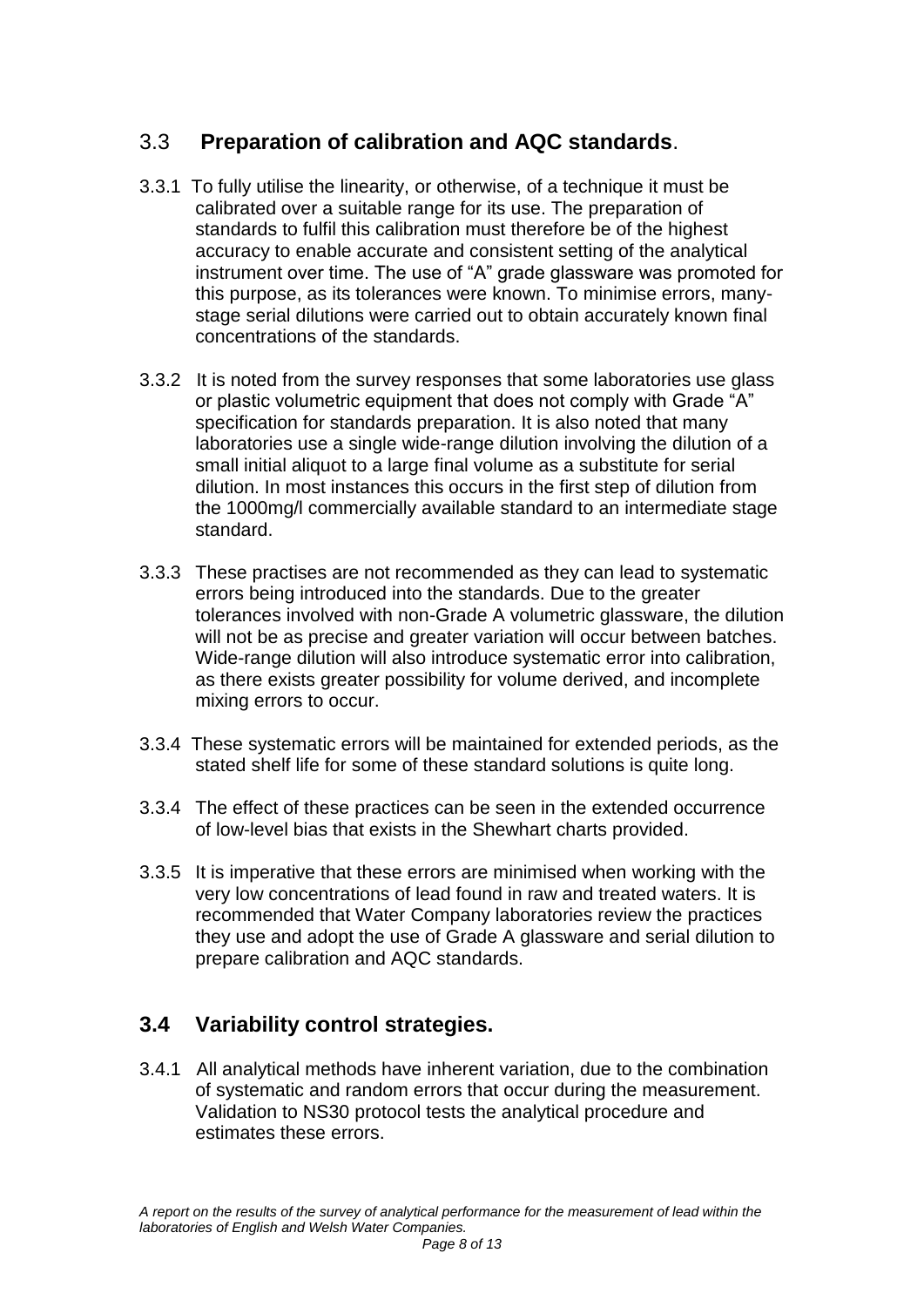- 3.4.2 The users of AAS-ETA for lead analysis all use a matrix modifier to overcome systematic error. Different compounds at different concentrations are used between laboratories. Additionally, multiple replicate analysis is carried out by all users to minimise random error.
- 3.4.3 Modern ICP-MS instruments have software-controlled facility to take multiple readings from the plasma during the nebulisation period of a sample. These individual readings are averaged and the standard deviation calculated. In most instances the information on instrument set-up was not provided in the responses. It is recommended that a minimum of three, and preferably, five replicate samplings from the plasma per solution under test are made to produce the result reported.
- 3.4.4 All ICP-MS users use internal standards to compensate for temperature and matrix effects during analysis. Three main elements are used for internal standards – <sup>209</sup>Bismuth, <sup>205</sup>Tellurium and <sup>103</sup> Rhodium, with <sup>115</sup>Indium used by two laboratories. All are stable isotopes. Theoretically, the closer the mass of the internal standard is to that of the parameter being determined, then the better effect would be expected. However, despite the mass difference between rhodium/indium and lead, all appear to function well.
- 3.4.5 At the low concentrations being measured, small differences in trueness or precision can show up as significant changes in plumbosolvency optimisation data, which could lead to an erroneous conclusion that a real change has occurred. Site-specific samples should always be analysed using the same instrument or technique to minimise errors. This is critical where instruments utilising different techniques are used in the analysing laboratory, or when similar instruments show significant analytical performance differences. Changes to instruments or methodology should only be made for good reason and the timing of the change clearly recorded. Ideally a period of overlap when all samples are analysed using both systems should be employed. This is particularly important for AAS-ETA methods where there can be a marked difference in the errors induced by matrix effects for different instruments and methods.

## **3.5 Validation and Analytical Quality Control (AQC)**

- 3.5.1 It was surprising to note that despite the quality of reference documentation existing on both subjects there were still poor scientific practices detected within the response documentation.
- 3.5.2 Validation should be organised such that sufficient standard solutions are used to cover the range of analysis. The samples and spiking of those samples should encompass the range of sample types processed by a laboratory and at concentrations appropriate to the limit values in force or anticipated. These samples would be replicated and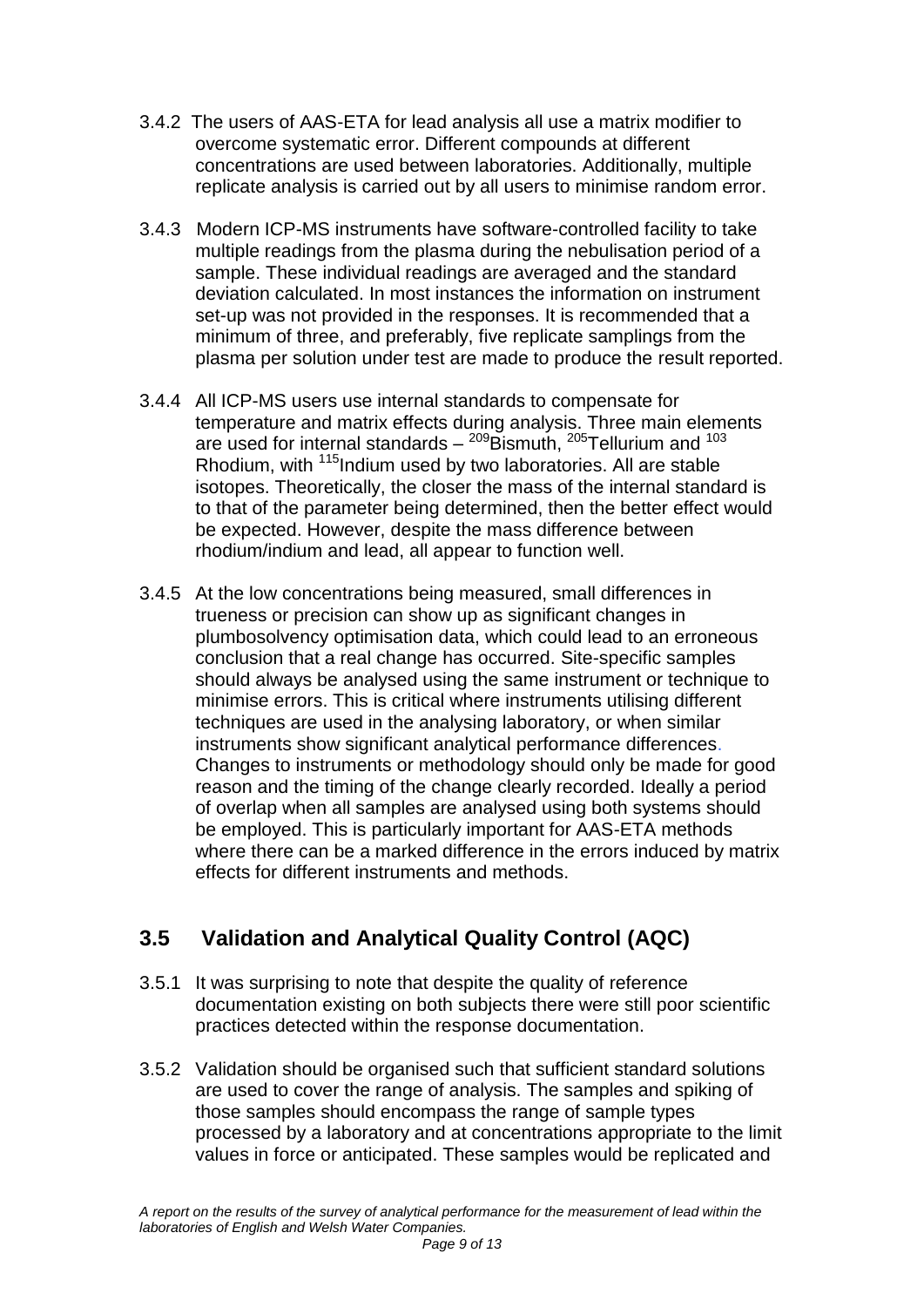then the order of analysis randomised to present differing profiles of concentrations to the instrument, anticipating conditions normally found when analysing real samples. Statistical processing of the data from this exercise produces performance information on the analytical system. The information gained from this exercise is used to establish if the procedure is compliant with minimum regulatory performance standards and to establish the benchmark for ongoing AQC monitoring. Responses showed that several laboratories did not randomise the validation samples and thus compromised the performance data by analysing in sequence of progressive increasing concentration. Good practice indicates that validation is repeated approximately every three to five years – this was not always followed.

- 3.5.3 It is recommended that when re-validation occurs, that the opportunity is taken to also include a phosphate treated water for sample/spiking analysis. This sample should be representative of supplied waters that are subject to phosphate addition for plumbosolvency control.
- 3.5.4 AQC is the process of monitoring the ongoing performance of the analytical system following validation. The data produced from individual AQC standards indicates whether the associated sample results are valid or not, while statistical analysis of the data set shows variation in system performance over time. The interpretation of the rules for AQC varied between laboratories, some using multiple concentrations of AQC standards within a single batch, others using single standards but with differing concentrations, depending upon the laboratory. Some laboratories additionally operated Shewhart charts based on recovery or difference between duplicates. Most laboratories regularly reviewed and updated the limits to the Shewhart charts based on standard deviation from the preceding data set, but there were some who appeared to operate charts based on percentage values – this is inappropriate.
- 3.5.5 It was noted that most laboratories use an AQC standard concentration above 25 ug Pb/l. While this reflects the previously higher PCV value, it is not appropriate for the new PCV limit nor for the 10ug Pb/l plumbosolvency requirements. It is recommended that when revalidation exercises are completed, then the AQC target concentration be adjusted downward to reflect the new limits.
- 3.5.6 Participation in external AQC is essential to establish if the analytical system will perform satisfactorily when presented with an unknown sample. Two schemes were used by the responding laboratories – Aquacheck and LEAP. Some laboratories participated in both schemes, while most subscribed to only one. Both schemes have advantages and disadvantages, but they offer good opportunity for performance assessment across a variety of sample types and concentrations. In most cases the results provided showed that good agreement was reached, but occasionally odd results were produced.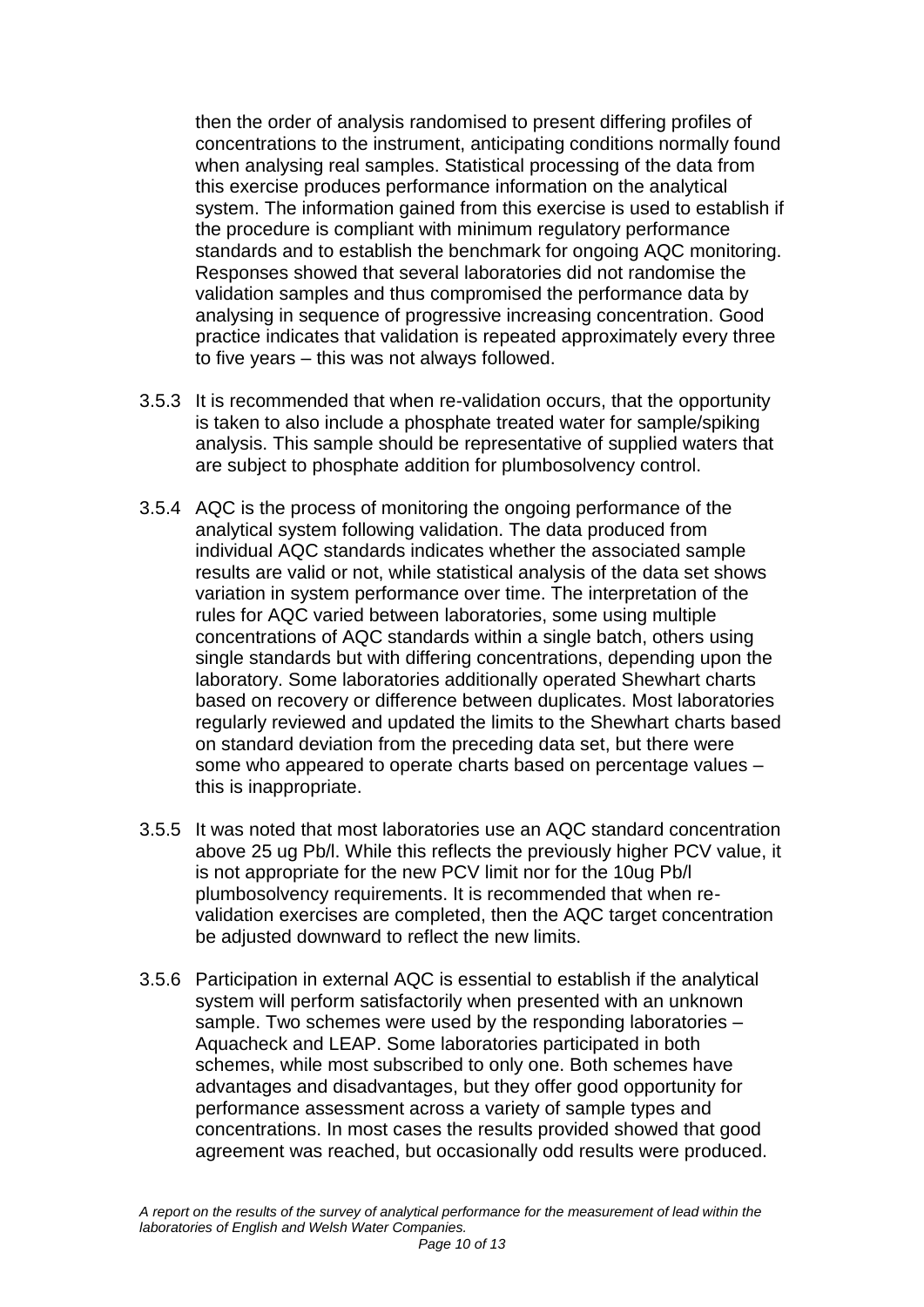Documentation provided showed that in accordance with good practice, the factors producing the peculiar results were investigated and recorded.

3.5.7 These test solutions also offer the opportunity to test the precision of any auto-dilution facilities provided to bring an over-range sample within the calibrated analytical range.

#### 3.6System suitability checks

- 3.6.1 Most responses provided information on system suitability checks in use, while for most others it could be inferred from documentation provided. The users of AAS-ETA and ICP-OES operated a system where minimum raw signal criteria for a lead standard of fixed concentration had to be exceeded, prior to routine use.
- 3.6.2 ICP-MS operators predominantly used the facilities available from the software to establish "fit for purpose" criteria before use. This should involve analysis of a standard/standards with suitable concentration, plus minimising oxide and multiple ion formation by controlling plasma conditions. It is recommended that background counts, and some method of monitoring the sensitivity of the detector used for lead determination be undertaken prior to routine daily use. The criteria for acceptable performance should be set to an appropriate value that triggers a full "tune" of the instrument using internal diagnostics. It is not considered appropriate to rely upon a full tune once every set time period, if full analytical performance is to be maintained at the low concentrations being analysed. Detector deterioration is use dependant and should be monitored carefully.

#### 4.0 Documentation

- 4.1 The documentation provided was individually highly varied but suitable in all cases.
- 4.2 For ease of reference, the practice of incorporating the daily, weekly and monthly routine maintenance programme within the analytical procedure should be adopted.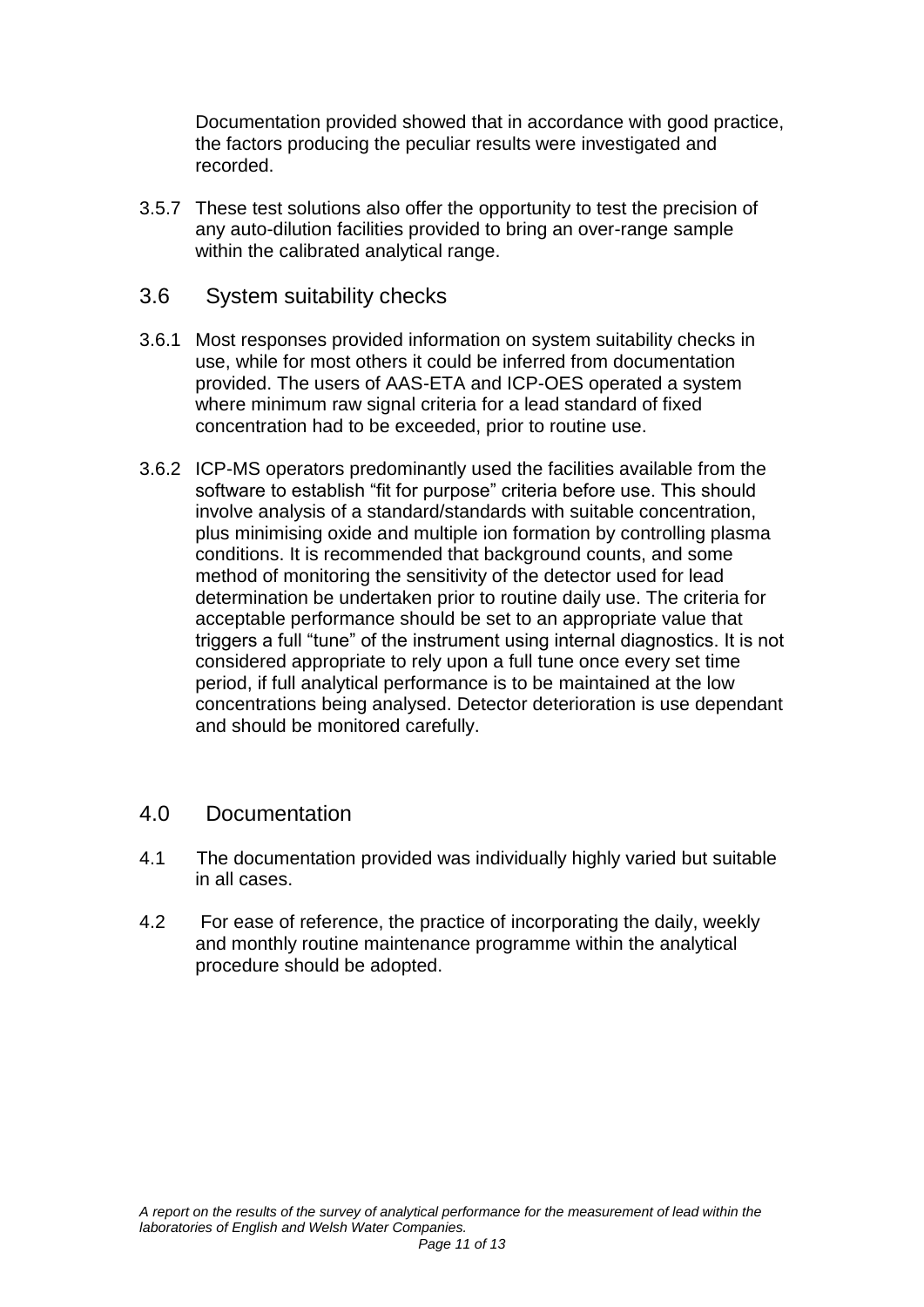### 5.0 Conclusions

From the survey information provided the following information can be deduced;

- Most users of ICP-MS and AAS-ETA techniques have the capability to meet all the requirements of the Regulations reducing the PCV to 25ugPb/l, and to satisfy the needs of plumbosolvency monitoring.
- Some ICP-OES users will meet the new PCV limit, but are unlikely to comply with the plumbosolvency monitoring requirements.
- Re-validation will be needed for most users. Opportunity should be taken to review analytical range and allocation of calibration standards within the chosen range, using the NS30 protocol fully.
- The target concentration for AQC standards should be aligned to the new 25ug Pb/l PCV, or to the 10ug Pb/l plumbosolvency limit, as appropriate.
- The use of system suitability checks and regular routine/PM maintenance are essential to ensure instruments are "fit for purpose", prior to analysis.

#### 6.0 Recommendations.

- 6.1 Good laboratory practice should be to use enough calibration standards to adequately cover the analytical range – ensuring that at least one standard falls within the area of the analytical range where either most results occur or that a regulatory compliance limit exists. It is recommended that this practice be used when analysing samples for lead under the new requirements. (3.2.4)
- 6.2 It is recommended that Water Company laboratories review the practices they use and adopt the use of Grade "A " or equivalent glassware and serial dilution to prepare calibration and AQC standards. It is imperative that these errors are minimised when working with the very low concentrations of lead found in raw and treated waters. (3.3.5)
- 6.3 It is recommended that a minimum of three, and preferably, five replicate samplings from the plasma per solution under test are made to produce the result reported. (3.4.3)